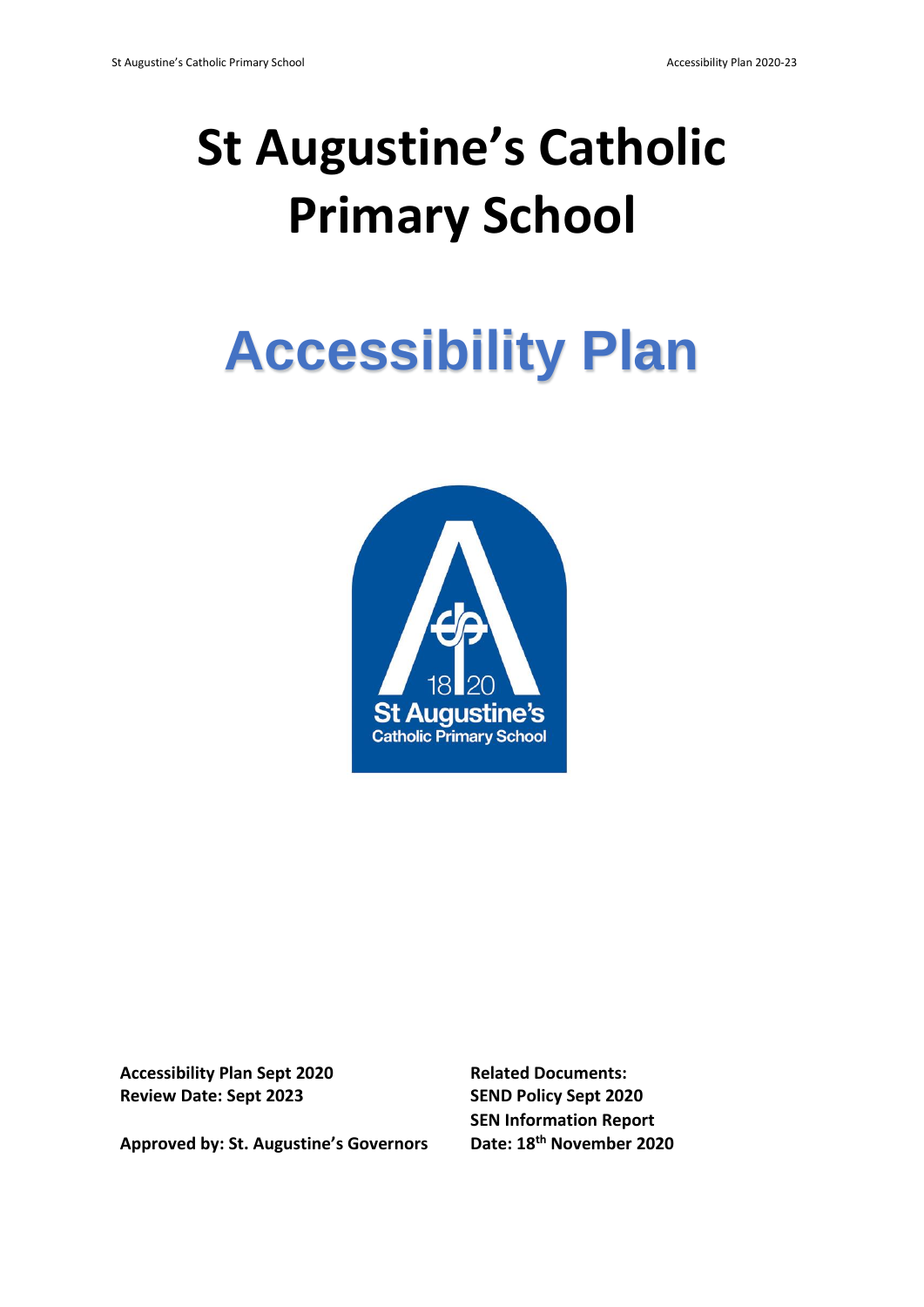### **Accessibility Plan**

#### **Policy Consultation & Review**

The policy is provided to all staff and should be read in conjunction with the following policies:

- Teaching and Learning Policy
- **•** SEND Policy
- SEN Information Report

At St Augustine's Catholic Primary School, we are committed to ensuring equality of education and opportunity for all our pupils and staff and all those who are part of our school community or use our school facilities. This includes those who are disabled. We follow the Catholic Bishop's Conference Policy on Diversity and Equality which states that we have a duty of witness to the Gospel by striving always to be inclusive, respectful of the human dignity of all and in tune with the spirit as well as the letter of the law as well as to safeguard the Catholic ethos and identity of St Augustine.

We aim to develop a culture of inclusion and diversity in which people feel free to disclose their disability and can participate fully in school life.

We aim to address the needs of all our children, parents, staff and the wider community. We will work with all outside agencies who can advise staff and support pupils within school.

The Governing Body must fulfil three key duties towards disabled pupils as outlined in the SEN and Disability Discrimination Act (DDA) 1995 (part 4)

- Not to treat disabled pupils less favourably for a reason related to their disability.
- To make reasonable adjustments for disabled pupils, so that they are not at a substantial disadvantage.
- To plan to increase access to education for disabled pupils.

Our school is bult entirely on a ground floor plan elevated from the main road. The main entrance is via an accessible intercom with gate release and a wheelchair friendly slope with hand railings. There is tactile paving on the steps leading to the front entrance which is fitted with a power assisted door opening system (all DDA compliant).

There are three disabled toilets serving the classroom provision of EYFS/KS1, Lower KS2 and Upper KS2. All internal doors and doors leading to paved pathways linking the main building to the LKS2 and Nursery buildings are wide with clear, sloped and hand railed access where necessary.

There are plans to install lower handrails around the school premises to support relevant pupils who require this. School will ensure eligible parents of children entering our Nursery are aware of the Disability Access Fund (DAF) application process via the Local Authority. This can be used to fund adaptations and equipment in the Nursery and school setting Our school will keep an up-to-date record of those children in receipt of PIP (Personal Independent Payment) formerly Disability Living Allowance.

This plan sets out further proposals of the school to increase access to education or usage for all disabled pupils or persons in the three areas required in the DDA namely: